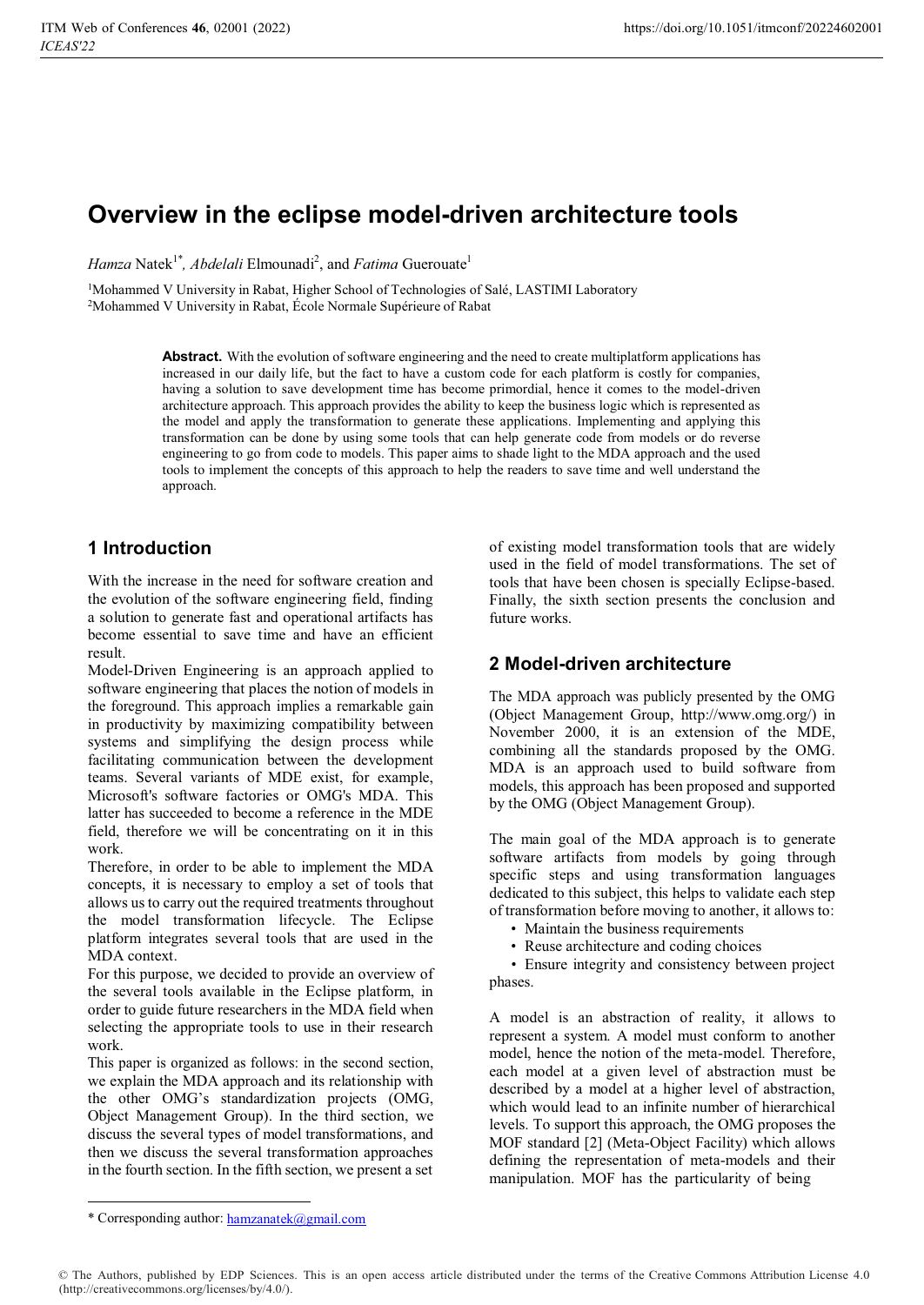described reflexively. Therefore, the model-driven architecture has 4 layers of meta-modeling:





MOF is then described as a "meta-meta-model".

Since the main objective of the MDA approach is the separation of business concerns from technical constraints, it is essentially based on the following two models:

- - **PIM (Platform Independent Model):** The PIM is a model that describes the design, this model is independent of any technology used. This model presents the business logic in a UML (Unified Modeling Language) diagram.
- - **PSM (Platform Specific Model):** The PSM is a model that respects the technical constraints of the target platform.

Also, we should mention the **CIM (Computational Independent Model)** which is a model that describes the functional requirements of the application as well as the situation in which the system is used. This model is rarely changed, it is only modified if the business or application domain needs change.





Model transformation in an MDA framework consists of transforming PIM models into PSM models. It is performed thanks to a transformation engine that applies a set of rules to the PIM provided as input to produce the PSM as output.

The notion of meta-model is omnipresent in this case, insofar as each model (PIM or PSM) relies on a meta-model which is used to describe it. When both source and target models are based on the same metamodel, we talk about an "endogenous" transformation,

otherwise, we talk about an "exogenous" transformation [3].

| <b>Table 1.</b> Orthogonal dimensions of model transformations |  |  |
|----------------------------------------------------------------|--|--|
| with examples $[3]$ .                                          |  |  |

|                   | Horizontal         | <b>Vertical</b>   |
|-------------------|--------------------|-------------------|
| <b>Endogenous</b> | Refactoring        | Formal refinement |
| <b>Exogenous</b>  | Language migration | Code generation   |

MDA is basically based on a set of standards proposed by the OMG, like MOF. These standards have evolved to be mutually enriching:

• **UML (Unified Modeling Language):** UML [4] [5] is a graphical modeling language that is widely used by systems based on object-oriented programming. It is a language based on the MOF specifications established by the OMG. UML provides a set of diagrams to model and designs the systems to be developed.

• **QVT (Query/View/Transformation):** [6] It is a language standardized by the OMG to allow model transformation. It proposes a formal framework to describe the transformation rules that will be applied to the models in question.

QVT is the technological backbone of model transformation and its syntax is based on the OCL (Object Constraint Language) standard.

• **XMI (XML Metadata Interchange):** [1] It is a format for the exchange of metadata information UML based on XML. It has also been proposed by the OMG as a standard and represents a method of serialization process for MOF objects that allows objects to be described in XML format.

#### **3 Model transformations**

In figure 2 (fig.2) above, we can observe that the passage from the PIM to the PSM is governed by an automated (or semi-automated) transformation, we also distinguish an automated (or semi-automated) passage from the PSM to the code. We can then detect two types of model transformations:

**- M2M transformations (Model to Model):**  These transformations concern all the tasks to be carried out in order to obtain a model that respects the technical specifications of the target environment from another model. The technological base that technically represents this type of transformation in the MDA approach is the MOF 2.0 QVT standard [1].

- **M2T transformations (Model to Text):** these transformations are aimed at generating code or documentation. M2T transformations are the subject of the MOFM2T project which is one of the parts of the MDA project [15].

It should also be noted that these model transformations are characterized by certain properties [16] including: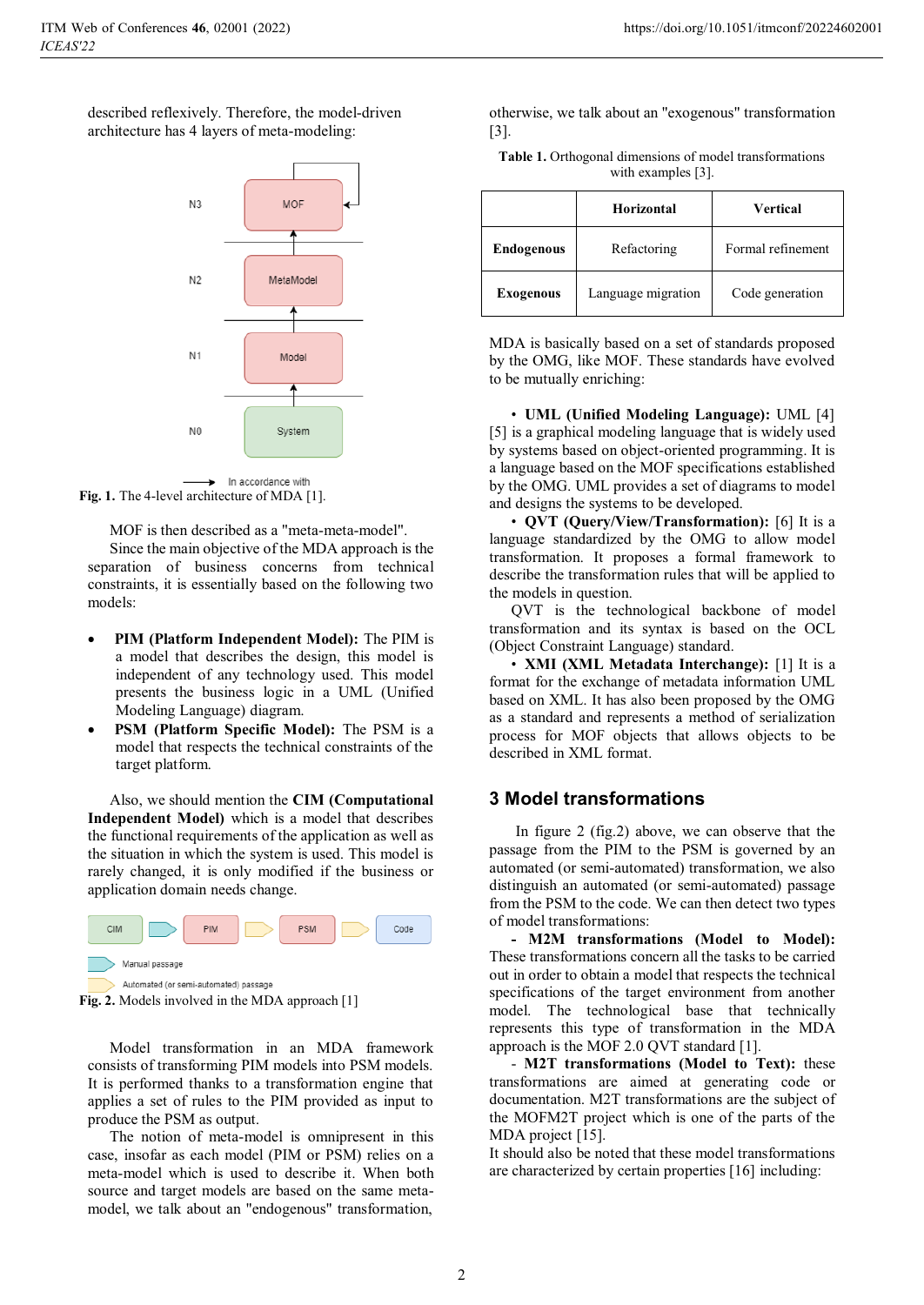• **Reversibility:** a model transformation is reversible if there is a transformation that allows it to go in the opposite direction.

• **Reusability:** consists of the ability to extend existing transformations in order to produce new model transformations. The modularization aspect of the transformation rules plays an important role at this level.

• **Rule ordering:** this aspect determines the order of execution of the transformation rules, in fact, this impacts the representation of the nesting levels of the latter.

• **Traceability:** specifies the way in which the stages of a model transformation are logged and the links allowing the correspondence of the elements of the source model to the elements of the target model are followed.

# **4 Model transformation tools**

In this section, we list a set of tools that allow the implementation of the various model transformation approaches. Generally, the model transformation tools adopting the MDA approach are organized into two categories: commercial tools and open-source tools. In this study, we focus on describing open-source projectsbased tools that are the most widespread.

### **4.1 ATL (Atlas Transformation Language):**

ATL [7] [8] [9] is designed to express model transformations as described by the hybrid approach in an MDA framework. It is the result of research by the Atlas INRIA and the LINA research group in response to the OMG MOF/QVT Request for Proposal.

ATL is specified both as a meta-model and as a concrete textual syntax that relies on the syntax of the OCL (Object Constraint Language) formalism for the expression of transformation rules. It is a hybrid language adopting the declarative and imperative approach.

Declarative style is recommended for writing the transformation. Imperative constructs are provided to further specify certain transformations that are too complex to be handled in a declarative manner alone. The ATL transformation program consists of a set of rules that define how the elements of a source model will match the elements of the target model. The implementation of ATL-based transformations is provided through a number of standard development tools integrated into the Eclipse IDE [1].

### **4.2 Acceleo:**

Acceleo is a tool written in Java, developed by the «Obeo» company, and deployed on the Eclipse platform. It is an implementation of the MOFM2T standard for transforming models into text. It adopts the Templates approach. Acceleo is considered as a very powerful tool in view of the richness of the features it offers. Indeed, it does not only offer an editor for editing code, but it consists of a debugger for monitoring code generation too, a profiler for quantifying the

transformation of the model in terms of execution time, and finally, a tracer that allows to trace the elements that are involved in the performed transformations [10]. The expressions of the Acceleo language are inspired by the OCL standard for navigating between model elements and extracting information from them.

### **4.3 Modisco:**

MoDisco is an Eclipse Generative Modeling Tool (GMT), which provides an extensible and customizable MDRE framework to develop model-driven tools supporting different model driven reverse engineering scenarios such as legacy migration or modernization, quality assurance, redocumentation, etc. The main purpose of MoDisco is to offer an open source, generic and extensible MDRE framework. Considering as inputs miscellaneous legacy artifacts (source code, databases, configuration files, documentation, etc.), MoDisco aims to provide the required functionalities for creating models and allowing their handling, analysis and computation. Afterwards, the framework targets the production of different types of artifacts as outputs, depending on the selected MDRE objectives (source code, data, metrics, documentation, etc.). Furthermore, MoDisco is an Eclipse-based project that provides and uses concrete implementations of three OMG standard meta-models: KDM [18], SMM [19] and ASTM [20].

#### **4.4 Eclipse QVTo:**

The QVT operational mapping language is an imperative language to define transformations. It extends OCL but includes all the necessary machinery that is needed to write in a comfortable way complex transformations. The imperative expressions in QVT realizes a compromise between functional features in OCL and the more traditional constructs that we found in general purpose languages like Java [24]. The Eclipse QVT Operational component is an implementation of the Operational Mappings Language defined by Meta Object Facility™ (MOF™) 2.0 Query/View/Transformation (QVT). It aims to provide a complete implementation of the operational part of the standard.

#### **4.5 JET [15]:**

JET is typically used in the implementation of a "code generator". A code-generator is an important component of Model Driven Development (MDD). The goal of MDD is to describe a software system using abstract models (such as EMF/ECORE models or UML models), and then refine and transform these models into code. Although it is possible to create abstract models, and manually transform them into code, the real power of MDD comes from automating this process. Such transformations accelerate the MDD process, and result in better code quality. The transformations can capture the "best practices" of experts, and can ensure that a project consistently employs these practices.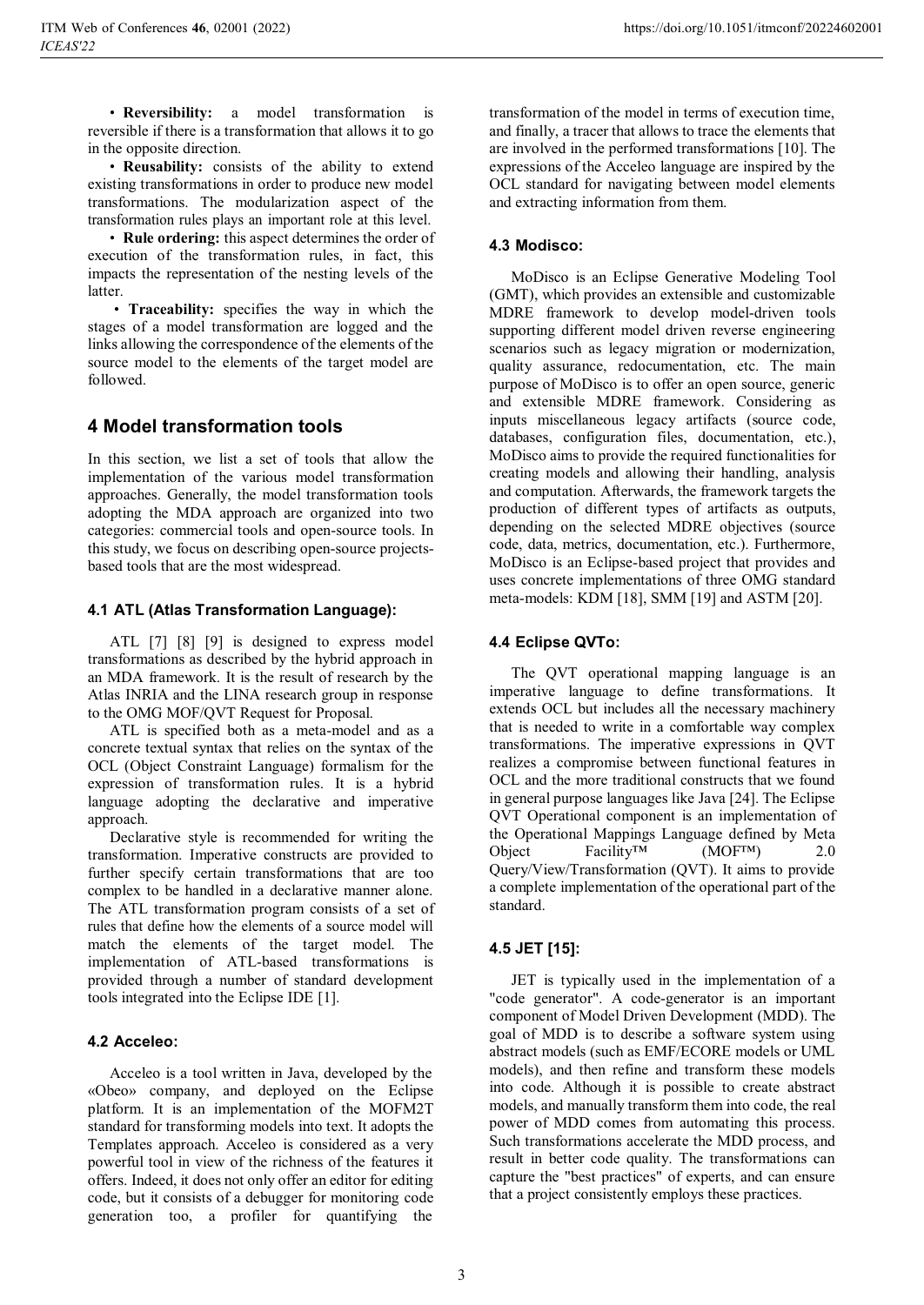However, transformations are not always perfect. Best practices are often dependent on context - what is optimal in one context may be suboptimal in another. Transformations can address this issue by including some mechanism for end-user modification of the code generator. This is frequently done by using "templates" to create artifacts, and allowing users to substitute their own implementations of these templates if necessary. This is the role of JET.

This component provides:

1. Expand the JET language to support custom tags (which are distributed in "tag libraries"). (The language specification will be described in a separate document.)

2. Define Java interfaces and Eclipse Extension points for declaring custom tag libraries.

3. Provide Standard JET tag libraries that make it possible to create entire transformations without recourse to Java and the Eclipse APIs. (These tag libraries will be described in a separate document.)

4. Provide Eclipse API and UI for invoking such transformations.

5. Provide a JET template editor.

#### **4.6 Papyrus (GMF) [17]:**

Eclipse Papyrus is a graphical editing tool for UML 2 as defined by OMG. Eclipse Papyrus targets to implement 100% of the OMG specification. Eclipse Papyrus provides editors for all the UML diagrams:

- Class Diagram
- Object Diagram
- Package Diagram
- Composite Structure Diagram
- Component Diagram
- Deployment Diagram
- Profile Diagram
- Use case Diagram
- Activity Diagram
- State machine Diagram
- Communication Diagram
- Sequence Diagram
- Timing Diagram

• Interaction overview Diagramquations and mathematics

#### **5 Related works**

In  $[11]$ , Esbai & al. show how to design and apply transformation rules to migrate from an SQL relational database to a Big Data solution within NoSQL. in order to achieve this, the authors used the Model Driven Architecture (MDA) and the transformation languages like MOF 2.0 QVT (Meta-Object Facility 2.0 Query-View-Transformation) and Acceleo which define the meta-models for the development of the transformation model. The transformation rules defined in this work can generate, from the class diagram, a CQL code for the creation column-oriented NoSQL database.

In [12], Elmounadi & al. propose a new model discovery tool intended for PHP language as an extension for the Modisco framework that allows managing the

application's assets written in PHP language. The proposed work aims to enhance the Modisco platform capabilities in managing more software development technologies.

Another work has been provided in [13] where the authors developed two meta-models, one for UML and another for CodeIgniter. The authors proposed an algorithm to generate the CodeIgniter model, which has been expressed in QVTo language.

In  $[14]$ , Srai & al. aims to respond to the problem of generating NoSQL MongoDB databases by applying an approach based on model-driven engineering (Model Driven Architecture Approach). The authors provide Model to Model (using the QVT model transformation language), and Model to Code transformations using Acceleo. They also propose vertical and horizontal transformations to demonstrate the validity of their approach on NoSQL MongoDB databases. They have studied in this article the PSM transformations towards the implementation. And as a perspective, they mentioned that PIM to PSM transformations is the subject of another work.

Another work related to the same topic [21] where the authors present a methodology based on the Model Driven Architecture (MDA) to develop mobile applications according to the principle "develops once, use everywhere". The proposed approach exploits UML modeling and Acceleo to generate specific code in order to accelerate and facilitate the development of mobile applications.

In [22], The authors propose a Model-Driven Architecture (MDA) approach for the development of data warehouses independently of any execution platform, to allow the facilitation of the development of these data warehouses as well as the migration of information systems based on relational DBMS to systems NoSQL.

In [23], the authors propose an application of ADM principles to provide relevant model-based views on legacy systems. They describe a framework to reverse engineering models from object-oriented code. The authors show how to recover UML sequence diagrams from Java code.

From the above presented works, we may conclude that recent research work related to MDA mainly uses the QVTo tool and Acceleo in the framework of generative engineering, ATL remains a very powerful tool too.

Regarding reverse engineering, we may observe that Modisco is the only tool able to offer possibilities, by providing a formal framework for moving from code to models. Finally, we may observe that the Papyrus or JET tools are generally not used.

### **6 Conclusion & perspective**

From the researchers related to this work, we can conclude that most of these researches use the QVTo tool and Acceleo in the framework of generative engineering and the ATL remains a very powerful tool as well, Modisco is the only used tool to do the reverse